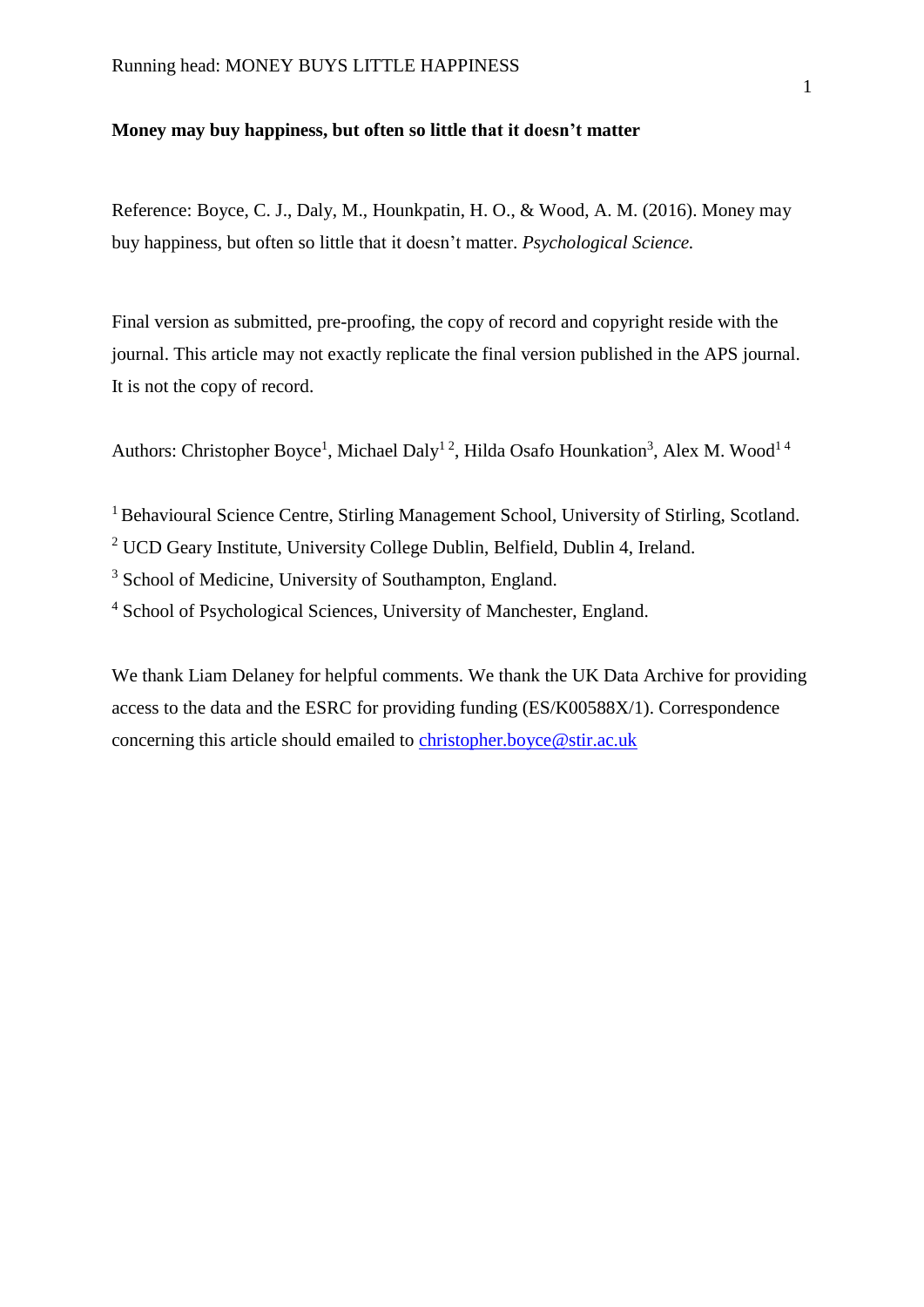Money may buy happiness, but often so little that it doesn't matter

Whether money buys happiness or not is a question of enduring individual and societal interest that has justifiably attracted considerable attention from researchers across the social sciences (Clark, Frijters, & Shields, 2008; Kahneman & Deaton, 2010). Consistently, research points toward there being a weak relationship (Lucas & Dyrenforth, 2006), leading many to conclude that to improve people's lives we will have to go beyond focusing on money (Diener & Seligman, 2004). However, one interesting research stream suggests that the weak relationship between money and happiness arises because people do not spend their money wisely (Dunn, Gilbert, & Wilson, 2011). The implication being that more money would translate into greater happiness if people spent it "right"; for example, on experiences rather than possessions (Van Boven & Gilovich, 2003), or on others rather than themselves (Dunn, Aknin, & Norton, 2008). In line with this interesting and influential research stream, Matz, Gladstone, and Stillwell (2016) drew on a rich dataset of more than 76,000 bank transactions (*N*=625 bank customers recruited from 150,000 invited to participate) to examine whether individuals who spend on goods that match their personality are more satisfied than those who do not. They then followed up with a study showing that students (*N*=79) randomized into spending in line with their personality had higher levels of happiness. Their finding is important in that it further highlights the potential role of personality in moderating the influence of income and spending on well-being (Boyce, Wood, & Ferguson, 2016; Soto & Luhmann, 2013). However, the extent to which Matz et al. (2016) provided evidence that spending more money can buy happiness if it is spent "right", as implied by the article, is overstated.

In Study 1 Matz et al. showed that people spent more money on personality-matched products (Table 2) and that people who spent on personality-matched products have marginally higher life satisfaction (Table 3). However, it is impossible to link the two analyses because the second stage did not include the actual amount spent on personalitymatched products. It therefore cannot be inferred that if spent "right" there would be a stronger relationship between levels of consumption and well-being or that the findings offer a "contrast to decades of research reporting surprisingly weak relationships between consumption and happiness" (Matz et al., 2016, p. 715). To evaluate whether support existed for this key idea it would have been necessary to examine whether the relationship between total spending and life-satisfaction was moderated by the strength of the match between the buyers' personality and their purchases. Crucially, the study did not do this.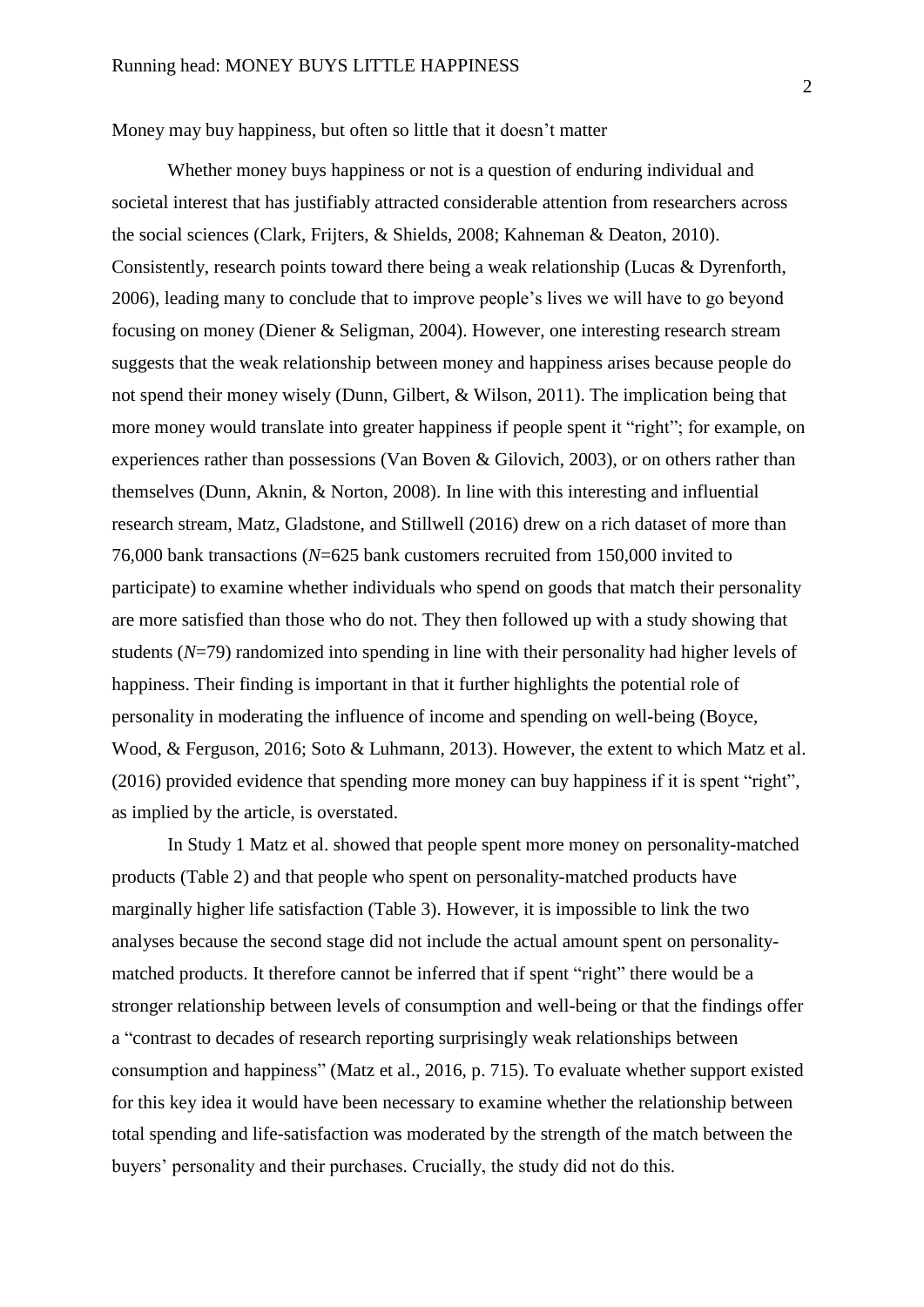Instead, the authors pointed to potential gains in life-satisfaction associated with personality-matched purchases irrespective of the amount spent. To show this the authors calculated the difference between the personality z-scores (e.g. openness  $=$  *O*, neuroticism  $=$ *N*) of the participant (*i*) and z-scores of the personality profile of the participants shopping basket (*b*). They then rescaled this measure so that moving from low to high scores indicated a greater match between participants and basket personality scores (see equation 1):

## (1) basket participant match<sub>i,b</sub> = mean  $-\sqrt{(z(O_i)-z(O_b))}^2+\cdots+(z(N_i)-z(N_b))^{2}$

However, it's not clear whether this somewhat complex matching variable captures meaningful variation in personality-matched purchasing. For example, participant and basket personality scores appear to be very weakly correlated (average *r =* .05, as shown in their supplementary Table S2) suggesting that few people tend to make purchases that closely match their personality. This led us to speculate that the only statistically significant link between personality-matched spending and life satisfaction presented in the paper (Model 1, Table 3) could have been driven by participant personality, which is known to relate to wellbeing (Diener & Lucas, 1999). Although we do not have access to the sensitive banking data used by Matz et al., we could generate a basket-participant match variable where participant and basket personality scores were similarly uncorrelated. We did this by matching randomly generated personality profiles for a participant's shopping basket to real personality data from participants in the English Longitudinal Study of Ageing (ELSA). We repeated this randomization 1000 times in a sample of equivalent size (*N=*625) to Matz et al. to gauge the likelihood of detecting a spurious effect where one would not be expected. The results of our analyses are shown in Table 1 where we observe that greater *basket-participant match*  positively predicts life satisfaction ( $\beta$  = .12) as in Matz et al. (Model 1, Table 3). This occurred in 80.3% of our replications (where  $p < .05$ ) and 100% of replications when the full ELSA sample  $(N = 7,990)$  was used. Whilst this analysis does not disprove the results of Matz et al, it highlights that it is difficult to precisely gauge what the matching variable used in the study is assessing given a similar pattern of results can be found when personality scores for purchases are randomly generated.

Nevertheless, even if the results are taken at face value they appear to show that attempting to spend one's way to happiness would "buy" so little well-being as to be largely irrelevant to people's lives. Standardized effect sizes are not provided, yet the R-squared values in their Table 3 suggest that the extent to which an individual spends in line with their personality explains less than 1% of the variance in life satisfaction. Income typically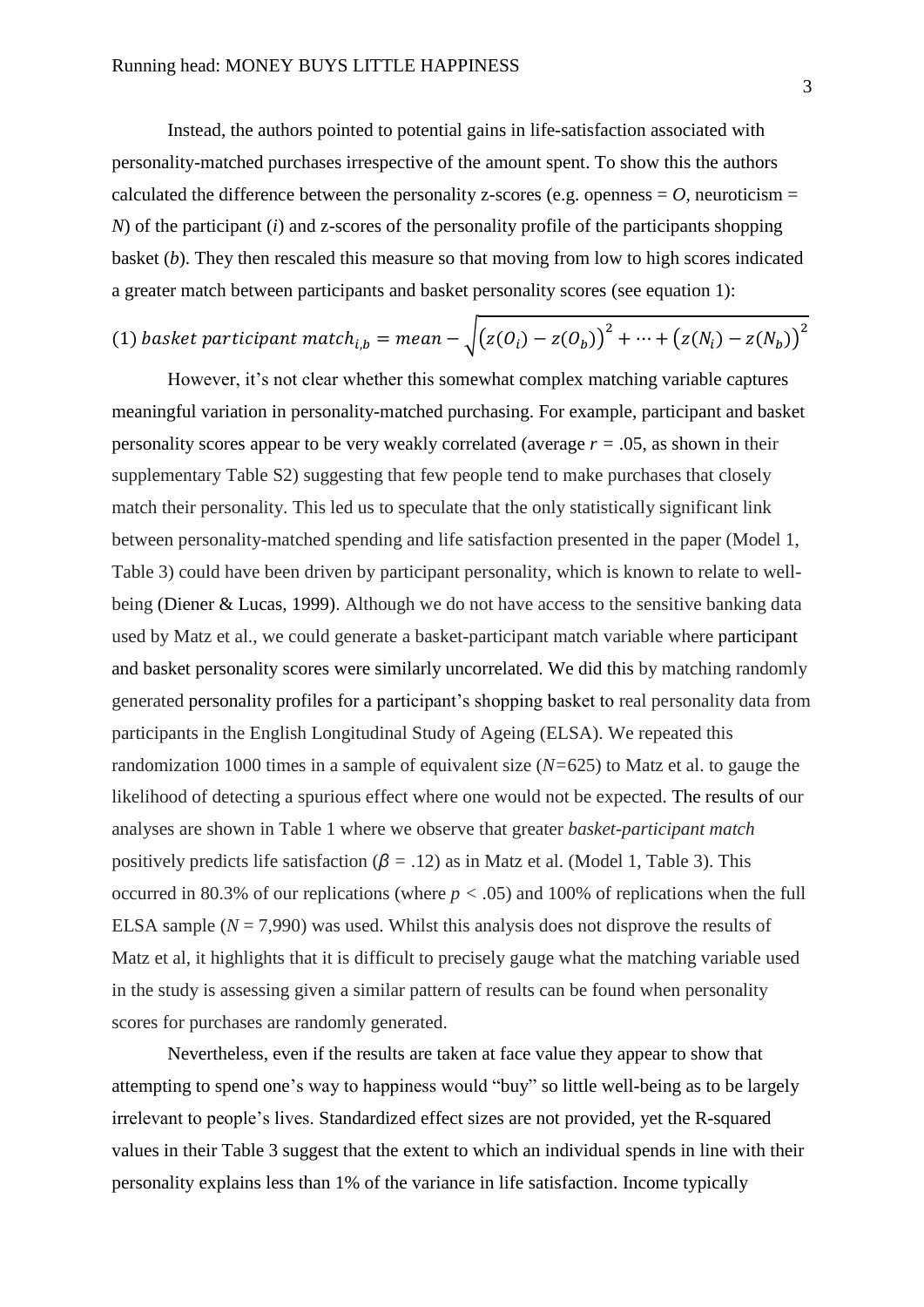Table 1

*Average Results Based on 1000 Random Repetitions of Multiple Linear Regression Analyses Predicting Life Satisfaction Using Participant Personality Data From a Random Sample of the English Longitudinal Study of Ageing (N = 625) Matched to Randomly Generated* 

*Spending/Shopping Basket Personality Variables*

| (1)            |      |
|----------------|------|
| Dependent      |      |
| variable: Life |      |
| Satisfaction   |      |
| (standardized) |      |
|                |      |
| $0.11**$       |      |
| (0.04)         |      |
| $0.25**$       |      |
| (0.06)         |      |
| $-0.05$        |      |
| (0.08)         |      |
| 0.00           |      |
| (0.00)         |      |
| 80.3%          |      |
|                |      |
|                |      |
|                | 100% |
|                |      |
|                |      |

Note: We randomly selected a sample of  $625$  of a possible 7,990 who answered all questions on life satisfaction, personality, and household income, in wave 5 of the English Longitudinal Study of Ageing. We then randomly generated personality z-scores for each participants "basket personality". We calculated the basket-participant match using the Euclidean distance following Matz et al. as follows:  $\Gamma$ 

$$
\begin{aligned}\n\left[\begin{array}{c}\n\text{base}t - \text{participant match}_{i,b} = \text{mean} - \\
\sqrt{(z(O_i) - z(O_b))}^2 + \dots + (z(N_i) - z(N_b))^2\n\end{array}\right], \text{ where } i \text{ represents the participant z-scored}\n\end{aligned}
$$

personality and b represents the individuals (randomly generated) z-scored shopping basket personality characteristics. We then repeated this 1000 times with the results representing the average across the 1000 repetitions. We also carried out this analysis on the full ELSA sample. Standard errors in parentheses: \*\*  $p < 0.01$ , \*  $p < 0.05$ .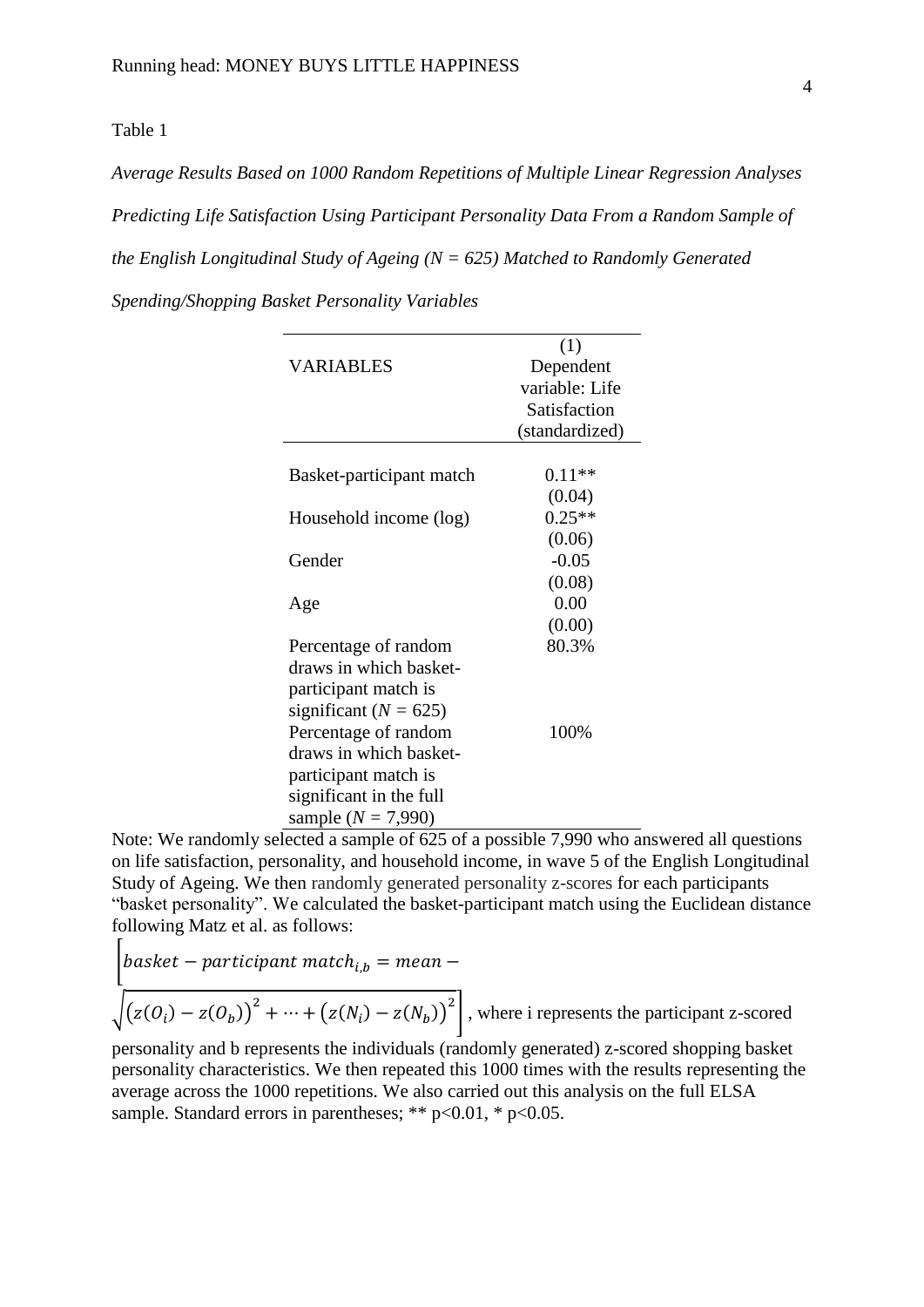explains at best 4% (Lucas & Dyrenforth, 2006) and given that consumption expenditures are as important to life satisfaction as income (Headey, Muffels, & Wooden, 2007) their results do not support the implication that the relationship is of meaningful magnitude. Thus, whilst money may buy happiness through consumption the conclusion should be, unless clearly demonstrated otherwise, that it buys so little it doesn't matter.

In contrast to this work, psychologists have identified several areas where money may matter to well-being. For example, income can help alleviate the psychological distress from poverty (Weich & Lewis, 1998) and indebtedness (Gathergood, 2012). Further, low income rank appears to adversely influence well-being (Boyce, Brown, & Moore, 2010) as does losing income (Boyce, Wood, Banks, Clark, & Brown, 2013), particularly for those who value economic outcomes greatly (Boyce et al., 2016). However, even the magnitude of these robust effects tends to be dwarfed by the importance (as indexed by standardized effect sizes) of other factors such as relationships (Powdthavee, 2008), stable employment (McKee-Ryan, Song, Wanberg, & Kinicki, 2005), and mental and physical health (Layard, Clark, Cornaglia, Powdthavee, & Vernoit, 2014). Personality itself, irrespective of any interactive effect, has long been regarded as one of the strongest predictors of happiness (Diener & Lucas, 1999). Indeed Matz et al. showed in their Table 3 that the main effects of neuroticism and extraversion are both far more important than any other variable in the study.

Given that Matz et al. (2016) showed the relative unimportance of consumption in providing people with greater happiness, regardless of how it is spent, it is a concern when it is implied that a consumption-based society can be a key route to greater happiness for all. Materialism is associated with less happiness (Dittmar, Bond, Hurst, & Kasser, 2014) and there is a danger that if academics encourage people to pursue consumption with the hope of obtaining greater happiness, then individuals and policy makers may sacrifice pursuing the very things that are the most important to it.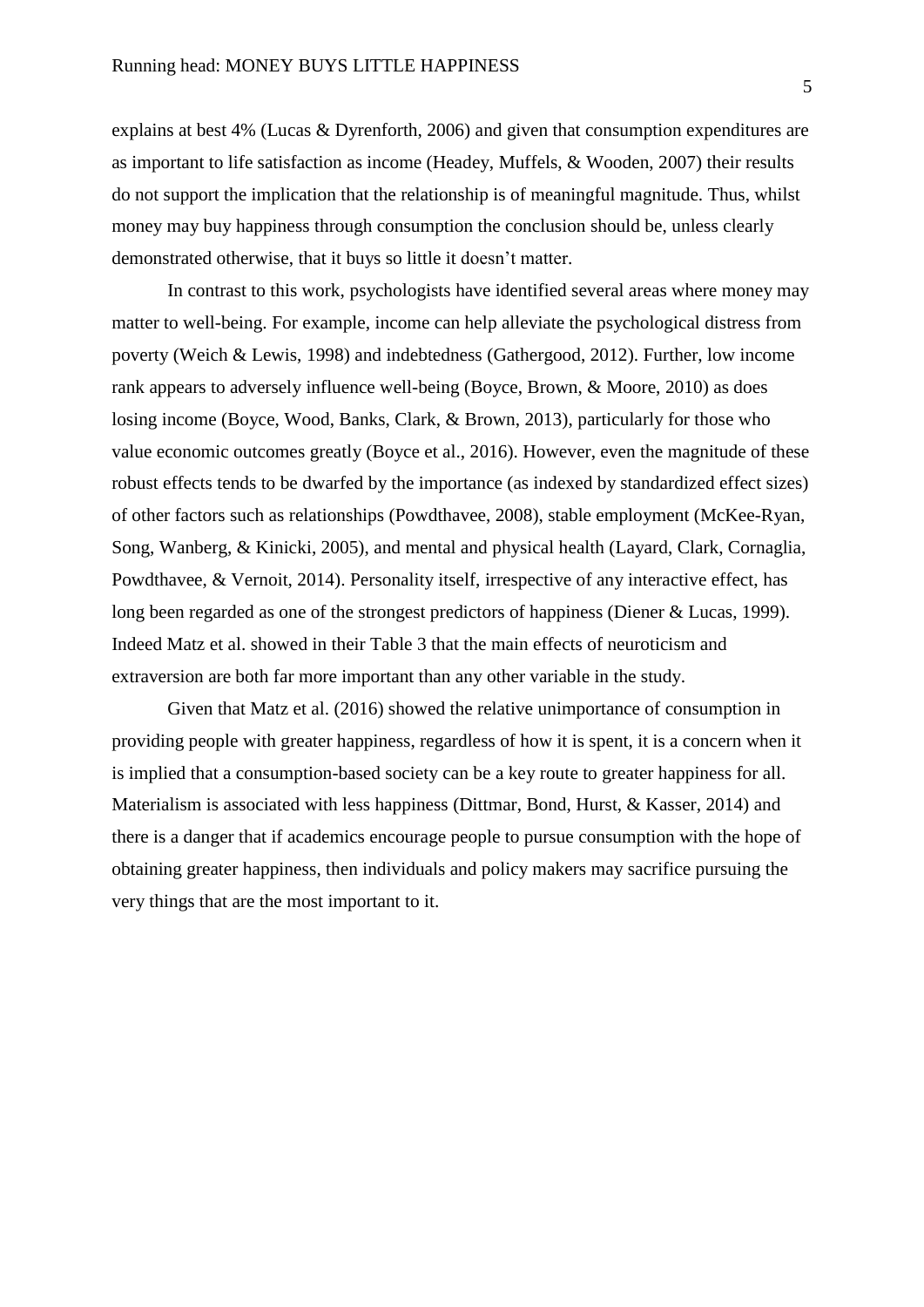## **References**

- Boyce, C. J., Brown, G. D. A., & Moore, S. C. (2010). Money and happiness: rank of income, not income, affects life satisfaction. *Psychological Science*, *21*, 471–475. http://doi.org/10.1177/0956797610362671
- Boyce, C. J., Wood, A. M., Banks, J., Clark, A. E., & Brown, G. D. A. (2013). Money, wellbeing, and loss aversion: Does an income loss have a greater effect on well-being than an equivalent income gain? *Psychological Science*, *24*, 2557–2562. http://doi.org/10.1177/0956797613496436
- Boyce, C. J., Wood, A. M., & Ferguson, E. (2016). Individual differences in loss aversion: Conscientiousness predicts how life satisfaction responds to losses versus gains in income. *Personality and Social Psychology Bulletin*, *42*, 471–84.
- Clark, A. E., Frijters, P., & Shields, M. A. (2008). Relative income, happiness, and utility: An explanation for the Easterlin paradox and other puzzles. *Journal of Economic Literature*, *46*, 95–144.
- Diener, E., & Lucas, R. E. (1999). Personality and subjective well-being. In D. Kahneman, E. Diener, & N. Schwarz (Eds.), *Well-being: The foundations of hedonic psychology* (pp. 213–229). New York, NY, US: Russell Sage Foundation.
- Diener, E., & Seligman, M. E. P. (2004). Beyond money: toward an economy of well-being. *Psychological Science in the Public Interest*, *5*, 1–31.
- Dittmar, H., Bond, R., Hurst, M., & Kasser, T. (2014). The relationship between materialism and personal well-being: A meta-analysis. *Journal of Personality and Social Psychology*, *107*, 879–924. http://doi.org/10.1037/a0037409
- Dunn, E. W., Aknin, L. B., & Norton, M. I. (2008). Spending money on others promotes happiness. *Science*, *319*, 1687–1688.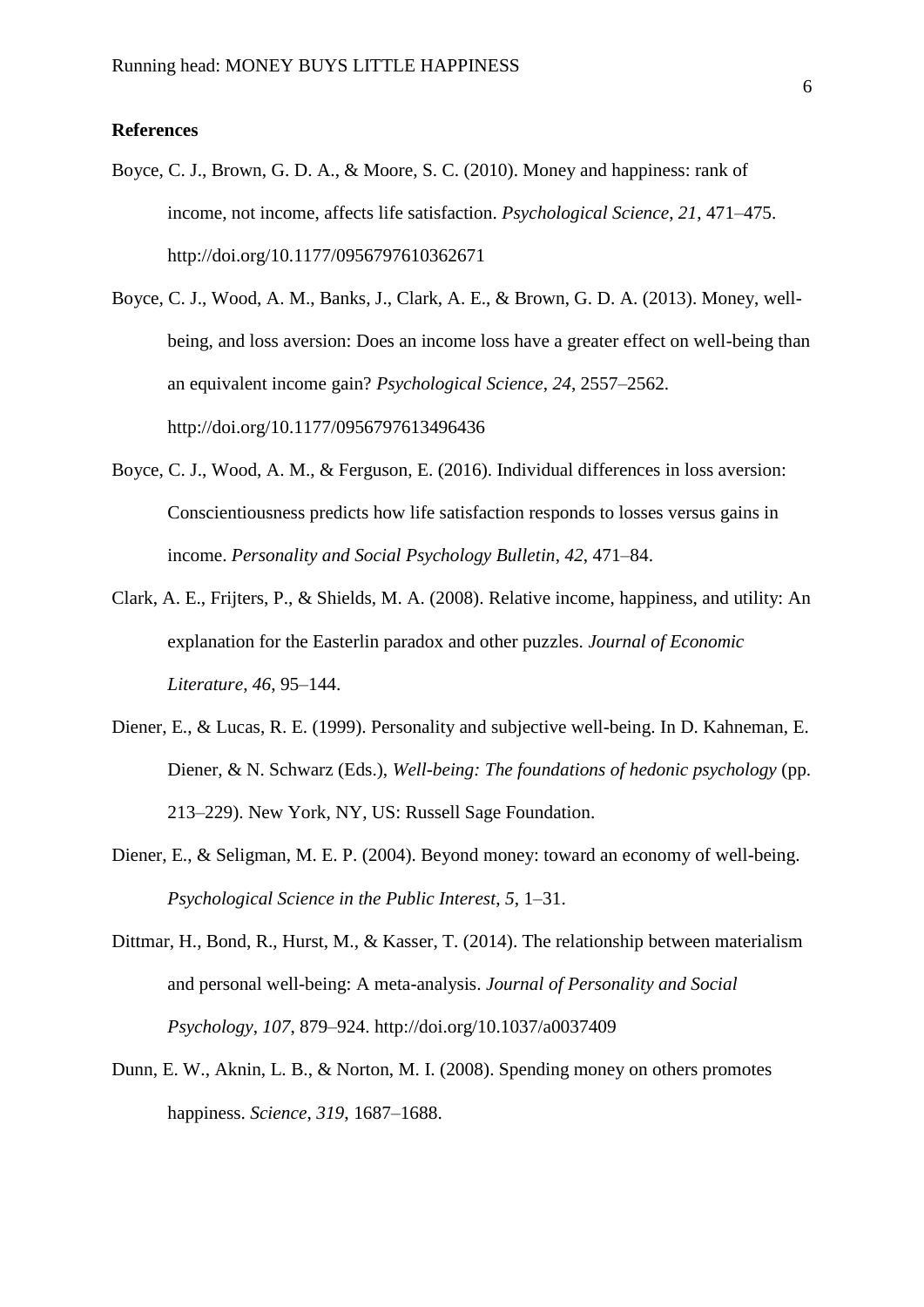- Dunn, E. W., Gilbert, D. T., & Wilson, T. D. (2011). If money doesn't make you happy, then you probably aren't spending it right. *Journal of Consumer Psychology*, *21*, 115–125. http://doi.org/10.1016/j.jcps.2011.02.002
- Gathergood, J. (2012). Debt and depression: Causal links and social norm effects. *The Economic Journal*, *122*, 1094–1114. http://doi.org/10.1111/j.1468-0297.2012.02519.x
- Headey, B., Muffels, R., & Wooden, M. (2007). Money does not buy Happiness: Or does it? A reassessment based on the combined effects of wealth, income and consumption. *Social Indicators Research*, *87*, 65–82. http://doi.org/10.1007/s11205-007-9146-y
- Kahneman, D., & Deaton, A. (2010). High income improves evaluation of life but not emotional well-being. *Proceedings of the National Academy of Sciences*, *107*, 16489– 16493. http://doi.org/10.1073/pnas.1011492107
- Layard, R., Clark, A. E., Cornaglia, F., Powdthavee, N., & Vernoit, J. (2014). What predicts a successful life? A life-course model of well-being. *The Economic Journal*, *124*, 720– 738. http://doi.org/10.1111/ecoj.12170
- Lucas, R. E., & Dyrenforth, P. S. (2006). Does the existence of social relationships matter for subjective well-being? In Kathleen D. Vohs & Eli J. Finkel (Eds.), *Self and relationships: Connecting intrapersonal and interpersonal processes* (pp. 254–273). New York, NY, US: Guilford Press.
- Matz, S. C., Gladstone, J. J., & Stillwell, D. (2016). Money buys happiness when spending fits our personality. *Psychological Science*, *27*, 715–725. http://doi.org/10.1177/0956797616635200
- McKee-Ryan, F., Song, Z., Wanberg, C. R., & Kinicki, A. J. (2005). Psychological and physical well-being during unemployment: a meta-analytic study. *The Journal of Applied Psychology*, *90*, 53–76. http://doi.org/10.1037/0021-9010.90.1.53